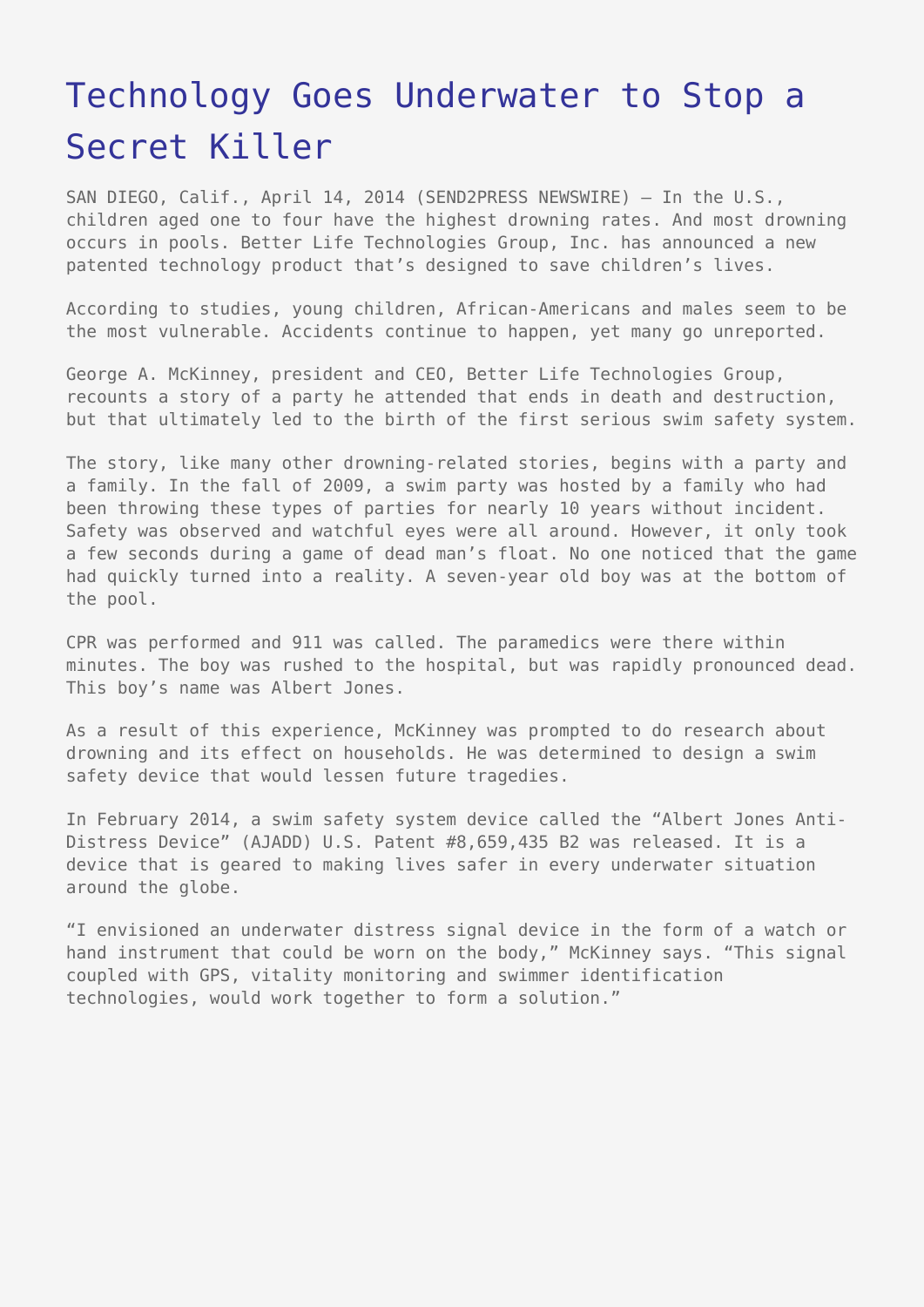

This new life-saving device adds a layer of protection for potential drowning victims. It allows a swimmer to send and receive signals to and from a lifeguard or caretaker. Signals can be communicated via land or ship. So, if a swimmer is in distress, the swimmer can transmit vitality, or other needed information, to a lifeguard or caretaker.

"The beauty of this system is that it also allows the lifeguard or caretaker to monitor the activities of several swimmers in real-time, at the same time," McKinney says.

The applications of the Albert Jones Anti-Distress Device could be farreaching, including use in swimming pools, rivers, lakes and in the ocean. It could even be used on cruise ships, oil rigs, and by the U.S. military.

McKinney is currently seeking investors to help him complete his first prototype. He has already assembled a team of electrical and mechanical engineers and doctors to build it, but he needs qualified investors who will later share in the company profits.

A percentage of the proceeds from product sales will be designated to help children and families affected by drowning, and for swim lessons for impoverished youth.

More information: <http://betterdesigntechnologies.com/>.

To view a product video: [http://vimeo.com/87806730.](http://vimeo.com/87806730)

To access the president's LinkedIn profile visit: <http://www.linkedin.com/pub/george-mckinney/66/b7a/a4>.

Follow them on Twitter: [https://twitter.com/starcolony8.](https://twitter.com/starcolony8)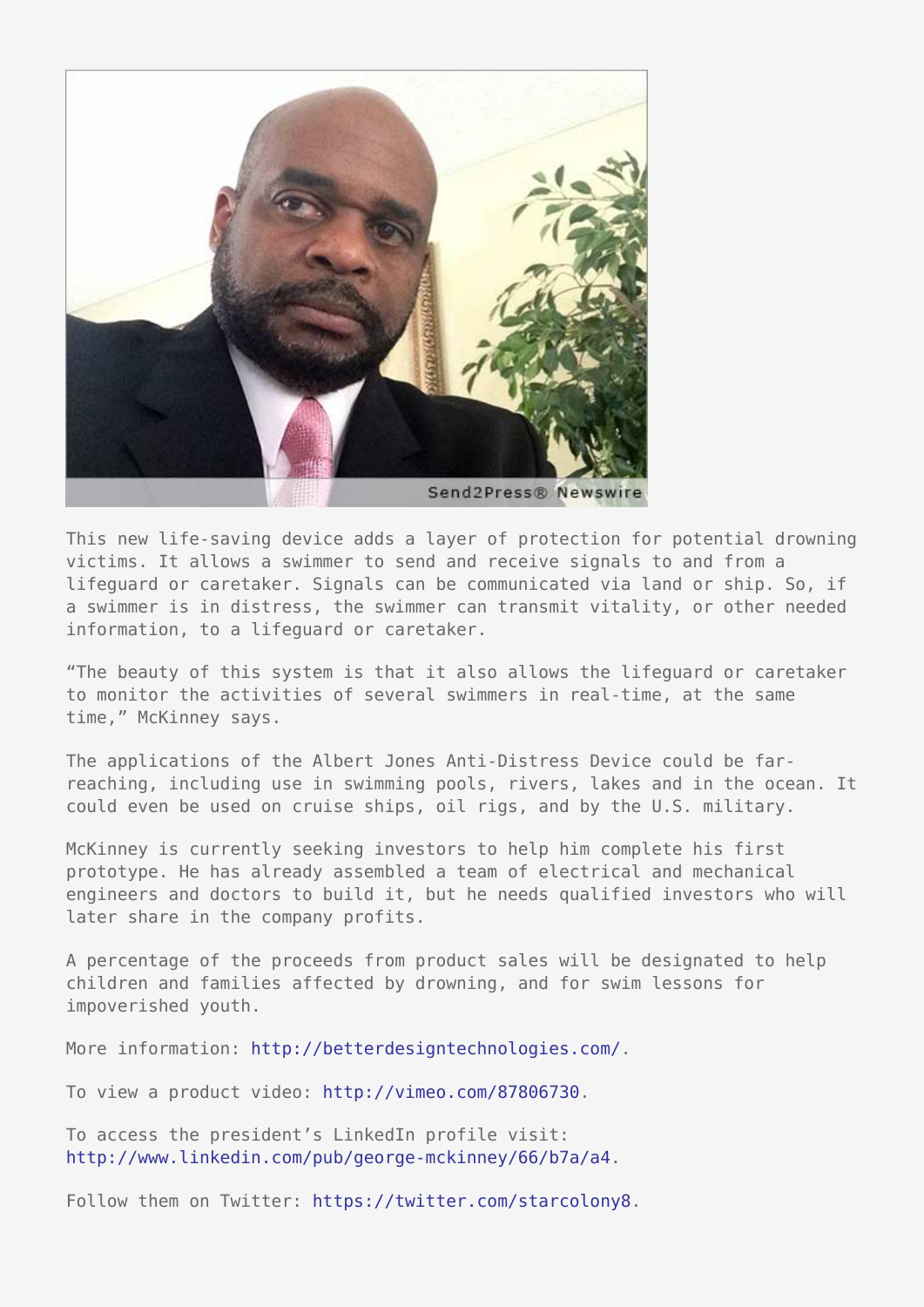## **About Better Life Technologies Group, Inc.:**

Better Life Technologies Group, Inc. is driven by its mission to create the first cutting-edge swimmer safety systems that capture critical, real-time human vitality signs by using GPS and other life-saving data, and creating monitoring techniques for the prevention of human health dangers and death in water.

Journalists or investors can contact George McKinney at +1-619-517-6729 or betterlifetechnologies@gmail.com .

PHOTO 1 - 300dpi for media: Send2Press.com/wire/images/14-0414-AJADD Watch 300dpi.jpg . Caption 1: The Albert Jones Anti-Distress Device (AJADD), a swim safety system device.

PHOTO 2 - 300dpi for media: Send2Press.com/wire/images/14-0414-GA-McKinney 300dpi.jpg . Caption 2: George A. McKinney, president and CEO, Better Life Technologies Group.

Send2Press® Newswire

News issued by: Better Life Technologies Group, Inc.

Original Image: https://www.send2press.com/wire/images/14-0414-AJADD\_Watch\_500x375.jpg

## # # #

Original Story ID: 2014-04-0414-006 (9369) :: Technology-Goes-Underwater-to-Stop-a-Secret-Killer\_2014-04-0414-006

Original Keywords: Better Life Technologies Group Inc, The Albert Jones Anti-Distress Device AJADD a swim safety system device, George A. McKinney Better Life Technologies Group, Inc. San Diego California SAN DIEGO, Calif.